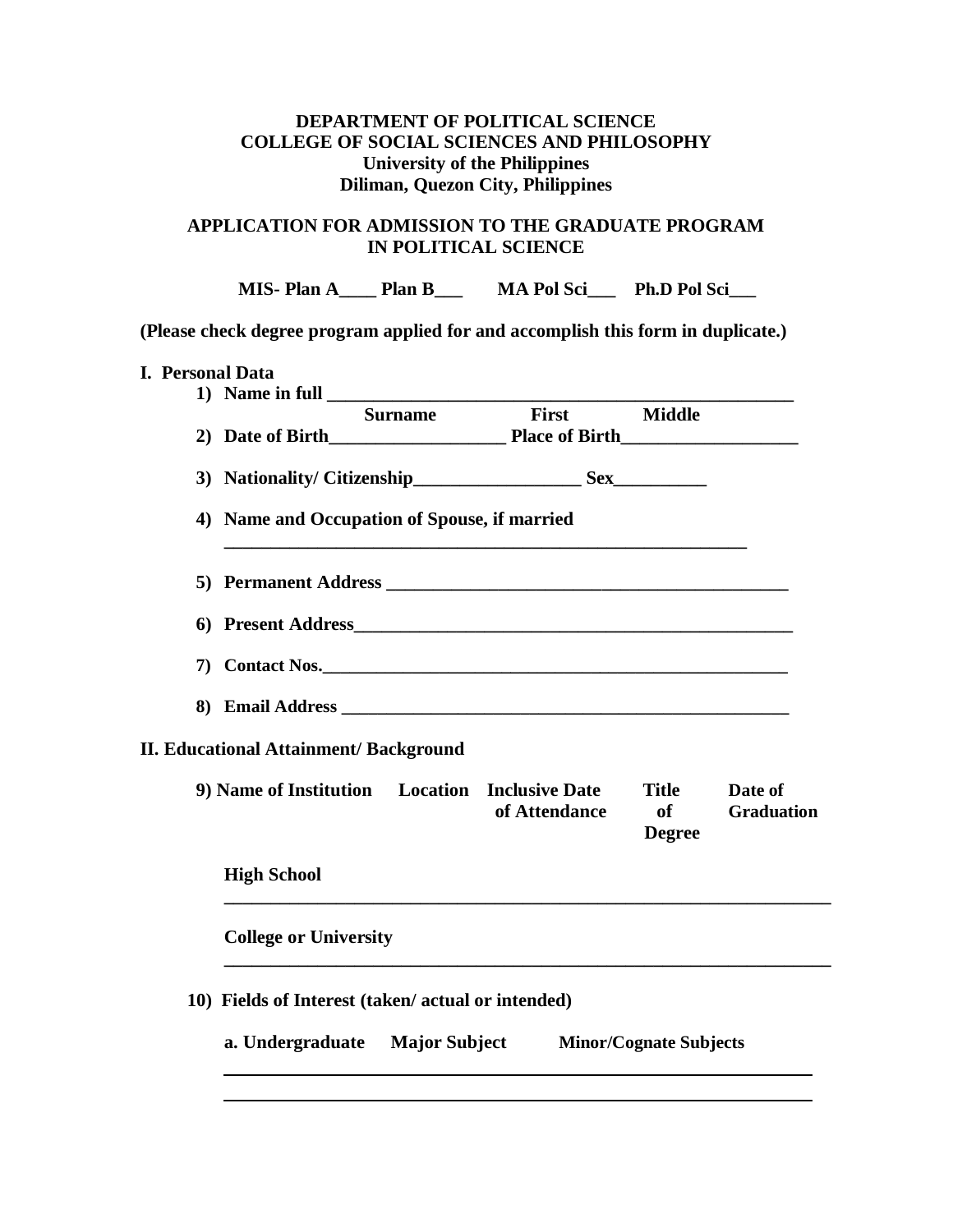| b. Graduate                                      | <b>Major Subject</b>                                         | <b>Minor/Cognate Subjects</b>                                               |
|--------------------------------------------------|--------------------------------------------------------------|-----------------------------------------------------------------------------|
| awarded                                          |                                                              | 11) Academic Honors, Fellowships, Scholarships, or grants received and when |
|                                                  | 12) Hobbies and/or other areas of interest                   |                                                                             |
| <b>III.</b> Qualifications and Work Experiencess |                                                              |                                                                             |
|                                                  | 13) Employment or positions held, where and when             |                                                                             |
|                                                  |                                                              |                                                                             |
|                                                  | 14) Membership in professional and honorary societies        |                                                                             |
| published and unpublished                        |                                                              | 15) List of titles of major researches undertaken/articles and books        |
|                                                  | 16) Languages (include native) you can easily read and speak |                                                                             |

**17)If medium of instruction was not English, indicate (or attach copy of) the score of the Test of English as a Foreign Language (TOEFL)**